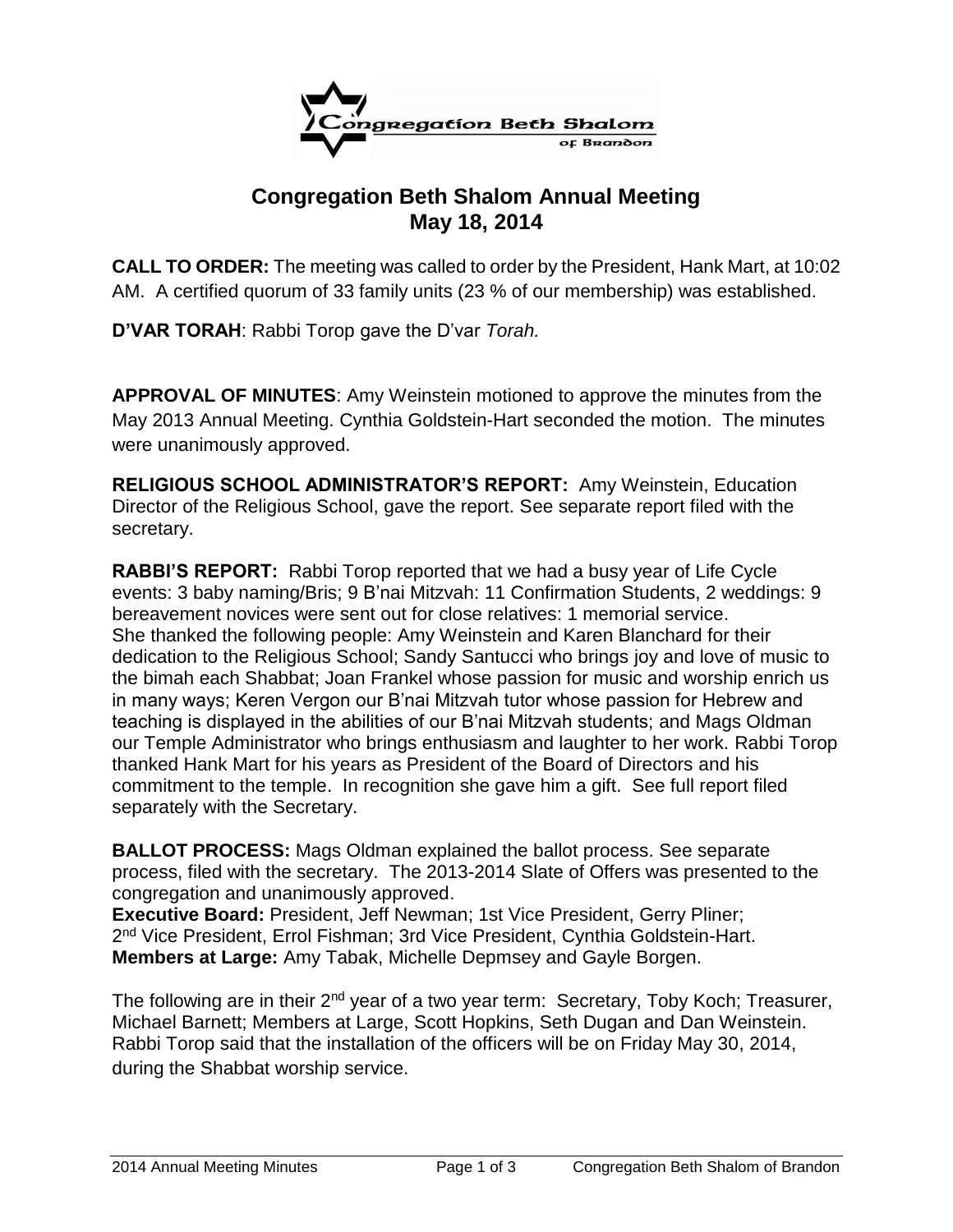**SIGNING OF THE COVENANT:** Mags said that the brit (covenant) will be at the back of the sanctuary, for the officers to sign.

**TREASURER'S REPORT:** Michael Barnett, our newly elected treasurer introduced himself. See his report, filed separately, with the secretary. At the end of his report Michael asked if there were any questions.

## **Q Arlene Slater**- Is the building fund continuing?

**A Michael**- The building fund is now a restricted fund to pay for replacements of aging items such as the air conditioning and the roof.

**Q Arlene**- so it is a two tier fund. First it was for a new building now it is for repairs and replacements.

**A Michael**- There are no tiers. "an assessment is an assessment"

**Q Arlene**- We did not end it when we said we were going to end it, are we going to end it this May?

**A Hank Mart-** There are three parts to our finances

- 1. We owe \$180,000.00 to Peter and Diane Jacobson, which is due on June 9, 2014. We had money in reserve from the JCC payoff, to pay the Jacobsons. The rest of the money to pay the Jacobsons will come from a new mortgage. We are looking at financing for ten years. We are currently working with three banks.
- 2. Dues commitment
- 3. The \$25.00 assessment helped pay for the air conditioner and funds our reserve/emergency fund account

**Q Arlene**- Is this for one year or indefinitely?

**A Hank**- We have \$30,000.00 in the account. We need \$62,000.00. Then we will cut if off.

**Q Judy Jacobson** Based on the fact that we need \$32,000.00 more how many years will it take to get there? **A Hank** Wait for my speech.

**Q Judy Jacobson** When we sign our commitment letter, is there anything else we can do?

**A Hank**- No

**Q Murray Dimant** - Is the \$180,000.00 a mortgage or not? **A Michae**l- It is a note

**Q Murry** why can't you calculate when we will reach the \$62,000.00? **A Michael**-people are in arrears with their commitment.

**Q Judy Jacobson** Is there a way to get people to pay? **A Hank** We need a change of culture in the congregation.